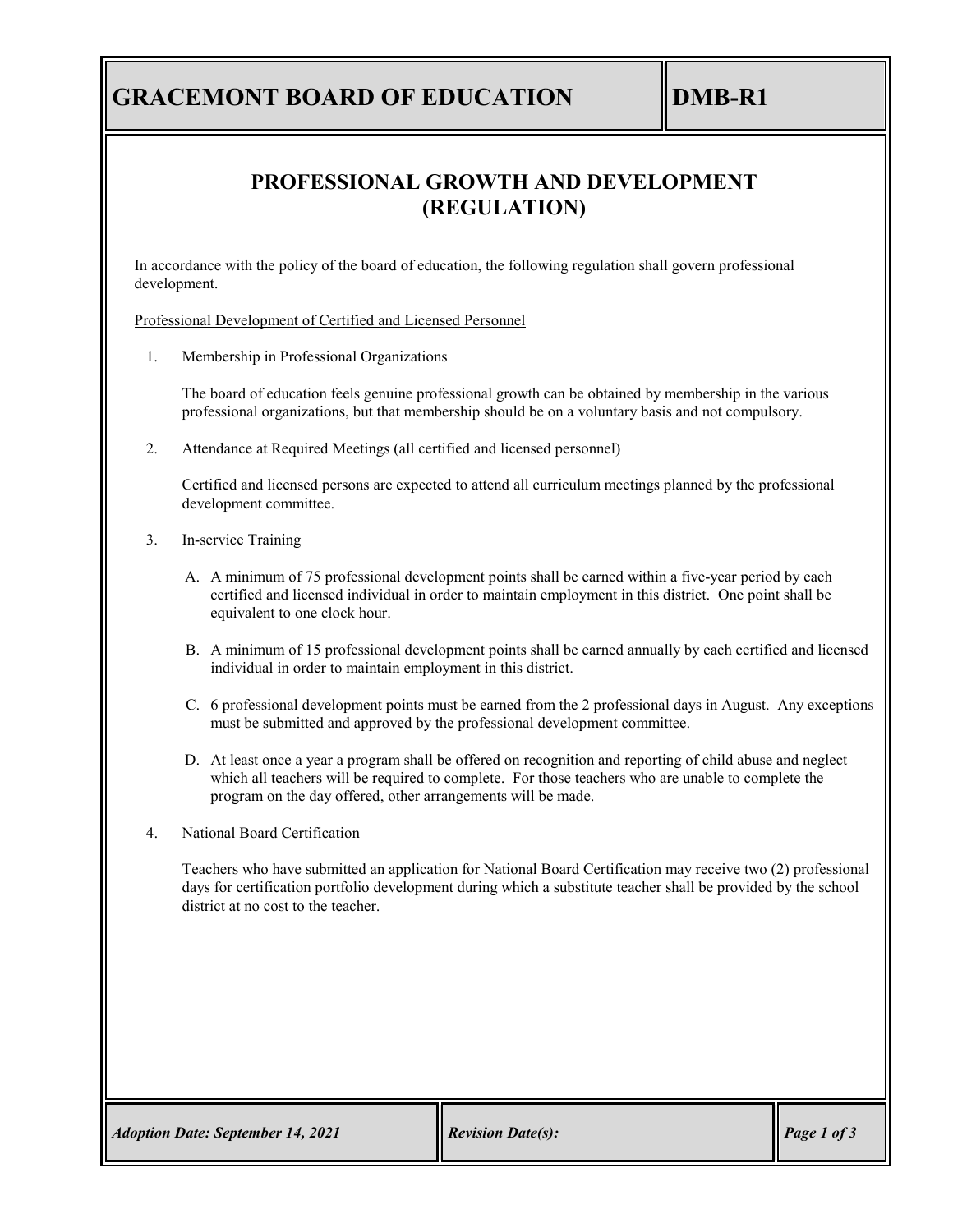# **GRACEMONT BOARD OF EDUCATION DMB-R1**

### **PROFESSIONAL GROWTH AND DEVELOPMENT, REGULATION (Cont.)**

Approved Professional Development Opportunities

- 1. Such workshops as shall be provided by the local professional development committee in response to analysis of needs assessments administered annually to all certified and licensed personnel.
- 2. Credit may be earned through the following alternatives:
	- A. Professional Meetings (Sanctioned by State Department of Education or professional organizations where professional development points are awarded.)
		- 1. State and Zone O.E.A. Workshops and C.C.O.S.A. Meetings
		- 2. Summer and Saturday Workshops
		- 3. Coaches Clinics (for Summer Coaching Clinic in the absence of signed vouchers 10 professional development points allowed with local voucher to be signed by superintendent)
		- 4. Vocational Workshops
		- 5. Teacher Visitation
		- 6. Etc.
	- B. Professional Committees
		- 1. Textbook Committee
		- 2. Professional Development Committee
		- 3. Local certified personnel conducting workshops
		- 4. Local Teacher Association President (5 points/year)
		- 5. Curriculum Review Planning Committee
		- 6. Curriculum Review Chairpersons (1 point/year)
	- C. College Courses and Credits (One semester hour of approved college credit shall equal 15 professional development points.)
	- D. Additional kinds of experiences may be recommended as alternative activities to the professional development committee to be approved by the board of education.
	- E. For each clock hour of participation in alternate activities, one professional development point will be awarded.

### Record Keeping

- 1. Vouchers for workshops and individual records of professional development points will be kept by the Professional Development Representative in each building.
- 2. Turning in vouchers, evaluations, and signing the record of points is the responsibility of each individual.